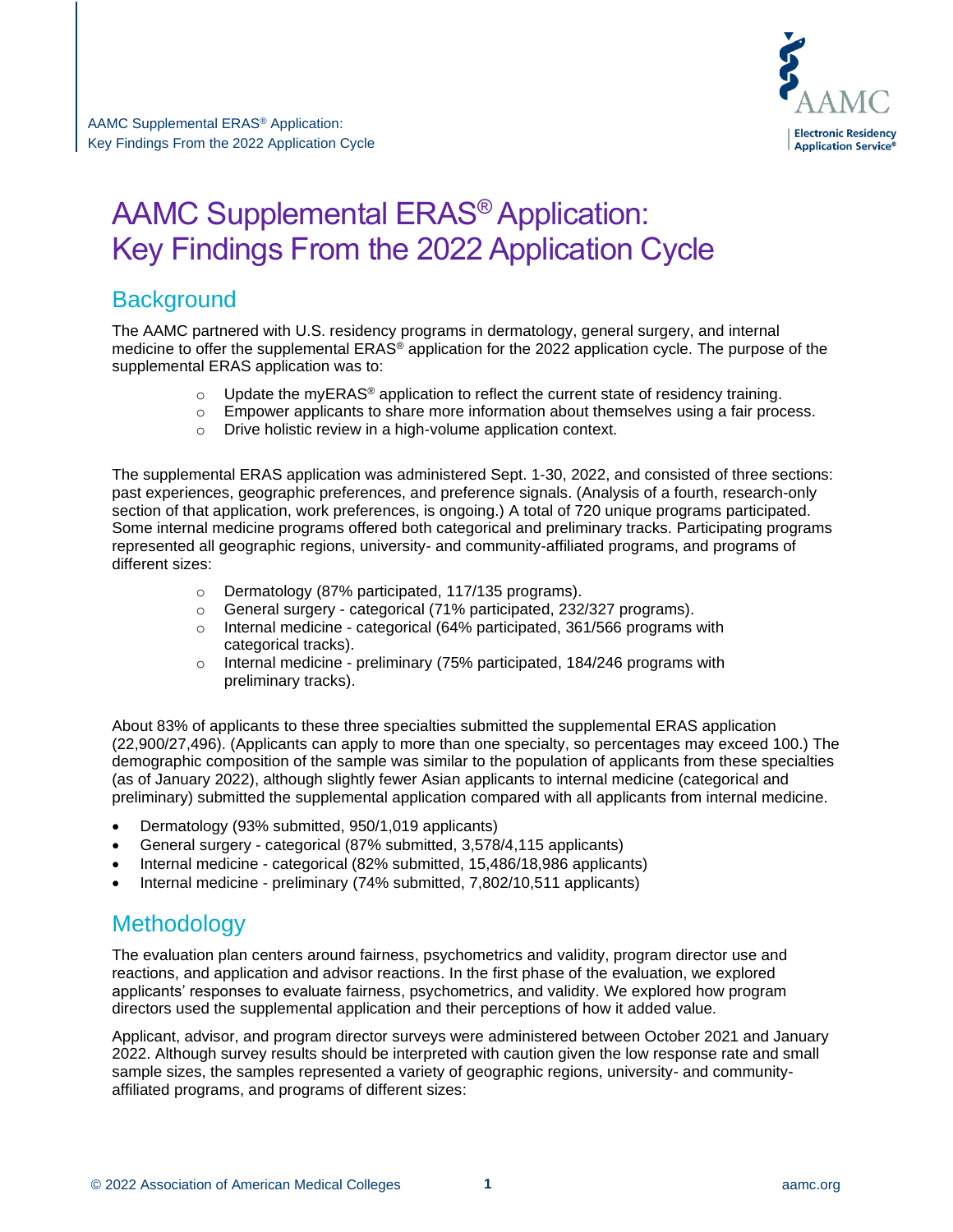

- Applicant survey (36% responded, 8,207/22,899).
- Advisor survey (MD schools: 62% responded, 96/155; DO schools: 37%, 14/38).
- Dermatology program director survey (44% responded, 52/117 programs).
- General surgery program director survey (34% responded, 79/232 programs).
- Internal medicine program director survey (30% responded, 108/366 programs).

This document summarizes key findings from the first round of analysis of supplemental application responses and survey results. It describes how current findings will inform changes to the design and administration of the supplemental application in year 2. For detailed survey results, refer to [AAMC](https://www.aamc.org/data-reports/students-residents/report/supplemental-eras-application-data-and-reports)  [Supplemental Application Data and Reports.](https://www.aamc.org/data-reports/students-residents/report/supplemental-eras-application-data-and-reports)

# Findings

#### **Past Experiences**

- Over 90% of applicants reported four or five meaningful experiences, and most applicants included a brief description about their experiences. More than 66% of these meaningful experiences required medical or health care knowledge. On average, the duration of experiences reported was 12 months. The most-reported experience types were:
	- $\circ$  Education/training (13%-22%).<br>  $\circ$  Research (14%-23%).
	- Research (14%-23%).
	- o Volunteer/service/advocacy (22%-27%).
	- o Work (11%-19%).
- There were no or small differences in responses to past-experiences questions by gender and race/ethnicity. Graduates of medical schools outside the United States (IMGs) reported more medical/health care-related, education/training, and work experiences than did graduates of MD and DO schools.
- Just under half of applicants (46%) thought the experiences essays empowered them to highlight who they are to programs.
- Program directors reported mixed reactions to the five-most-meaningful-experiences section. Most of them reported using these during their initial application review (85%) and when deciding whom to interview (80%). However, they also reported the section was redundant with information from the myERAS application. We will consider updating guidance to applicants to minimize redundancies with the existing application.
- About 70% of applicants responded to the Other Impactful Life Experiences essay. Asian, Black, and Hispanic applicants responded at higher rates than White applicants. DO and IMG applicants were more likely to respond than MD applicants.
- Although most applicants wrote about topics related to overcoming hardship in answer to the Other Impactful Life Experiences essay, some wrote about experiences that did not reflect sustained or extraordinary hardship, suggesting that more guidance about the intent of this essay is needed for applicants. The most common essay topics were:
	- o Financial hardships (19%).
	- o Serious life challenge, illness, passing of a family member (18%).
	- o First generation to higher education or in medicine (12%).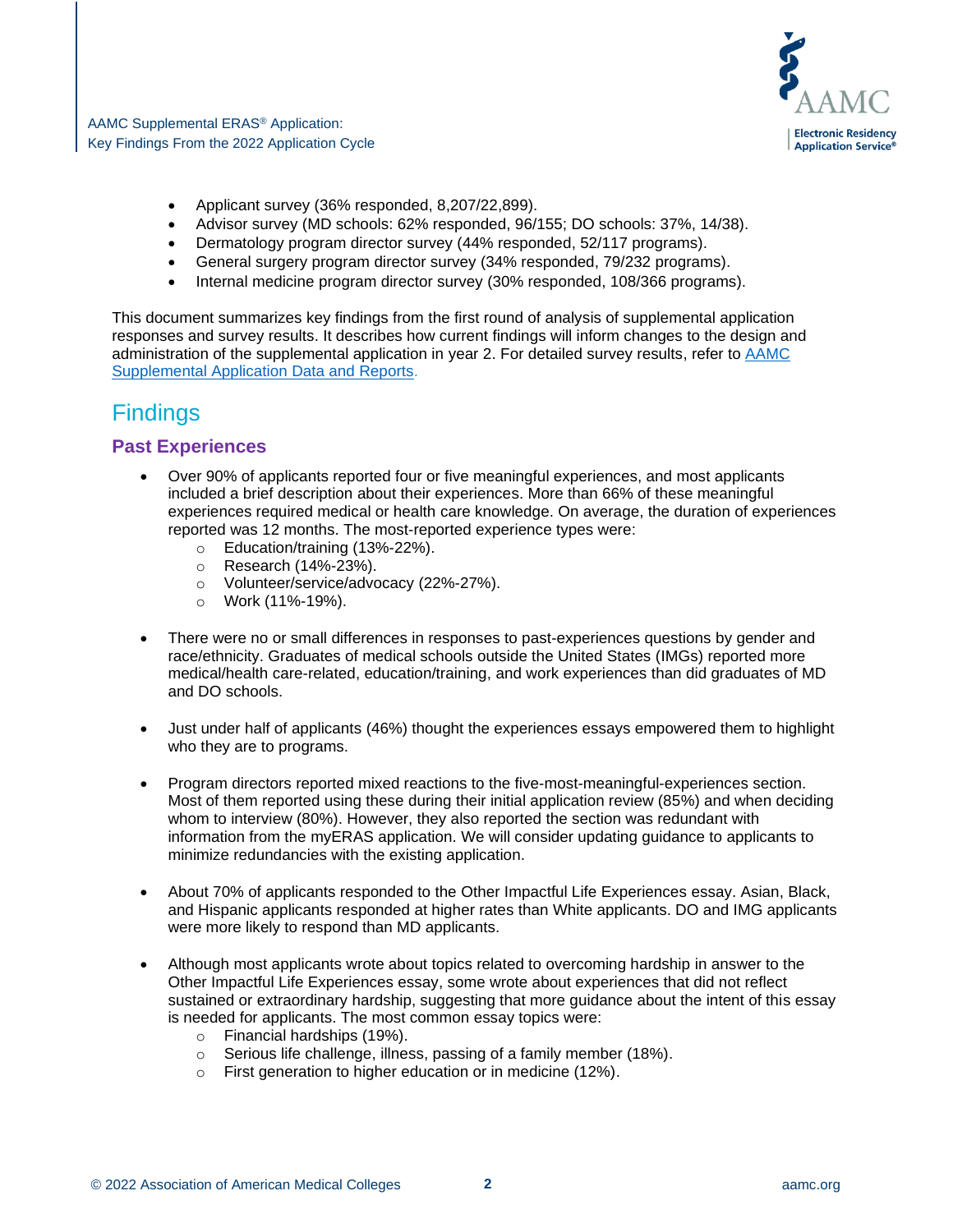

- Over 70% of dermatology, almost 50% of general surgery, and 35% of internal medicine program directors reported the Other Impactful Life Experiences essay provided important context.
- Based on these data, the supplemental ERAS application for the 2023 cycle will include the past experiences section. As shown in Table 1, the primary components of this section (i.e., the 5 Most Meaningful Experiences and the Other Impactful Life Experiences essay) will remain. However, we will streamline the section by reducing the number of questions and response options to those that provide the most value. We'll also improve guidance to applicants.

| <b>Element</b>                                 | <b>Stays the Same</b>                                                                                            | <b>Potentially Change</b>                                                                                                                                                                                                                                                 |
|------------------------------------------------|------------------------------------------------------------------------------------------------------------------|---------------------------------------------------------------------------------------------------------------------------------------------------------------------------------------------------------------------------------------------------------------------------|
| Content                                        | 5 Most Meaningful Experiences<br>$\bullet$<br>and short essays.<br>Other Impactful Life Experiences<br>$\bullet$ | Reduce the number of follow-up<br>٠<br>questions.<br>Reduce the number of response<br>$\bullet$<br>options for some questions.                                                                                                                                            |
|                                                | essay.                                                                                                           |                                                                                                                                                                                                                                                                           |
| Guidance to<br><b>Applicants and</b>           | Applicant guidance.<br>$\bullet$                                                                                 | Update guidance to reflect any<br>$\bullet$<br>changes to the question content                                                                                                                                                                                            |
| <b>Advisors</b>                                | Applicant and advisor guidance<br>$\bullet$<br>webinars.                                                         | Add guidance and examples<br>٠<br>about:<br>Overlap between the<br>$\circ$<br>supplemental application and<br>other application information.<br>What program directors are<br>$\circ$<br>looking for/not looking for in<br>the Other Impactful Life<br>Experiences essay. |
| <b>Guidance to</b><br><b>Program Directors</b> | Supplemental application guide<br>$\bullet$<br>for programs.                                                     | Update guidance to reflect any<br>changes to the question content.                                                                                                                                                                                                        |
|                                                | Program director guidance<br>$\bullet$<br>webinars.                                                              |                                                                                                                                                                                                                                                                           |

#### **Table 1. The Past Experiences Section**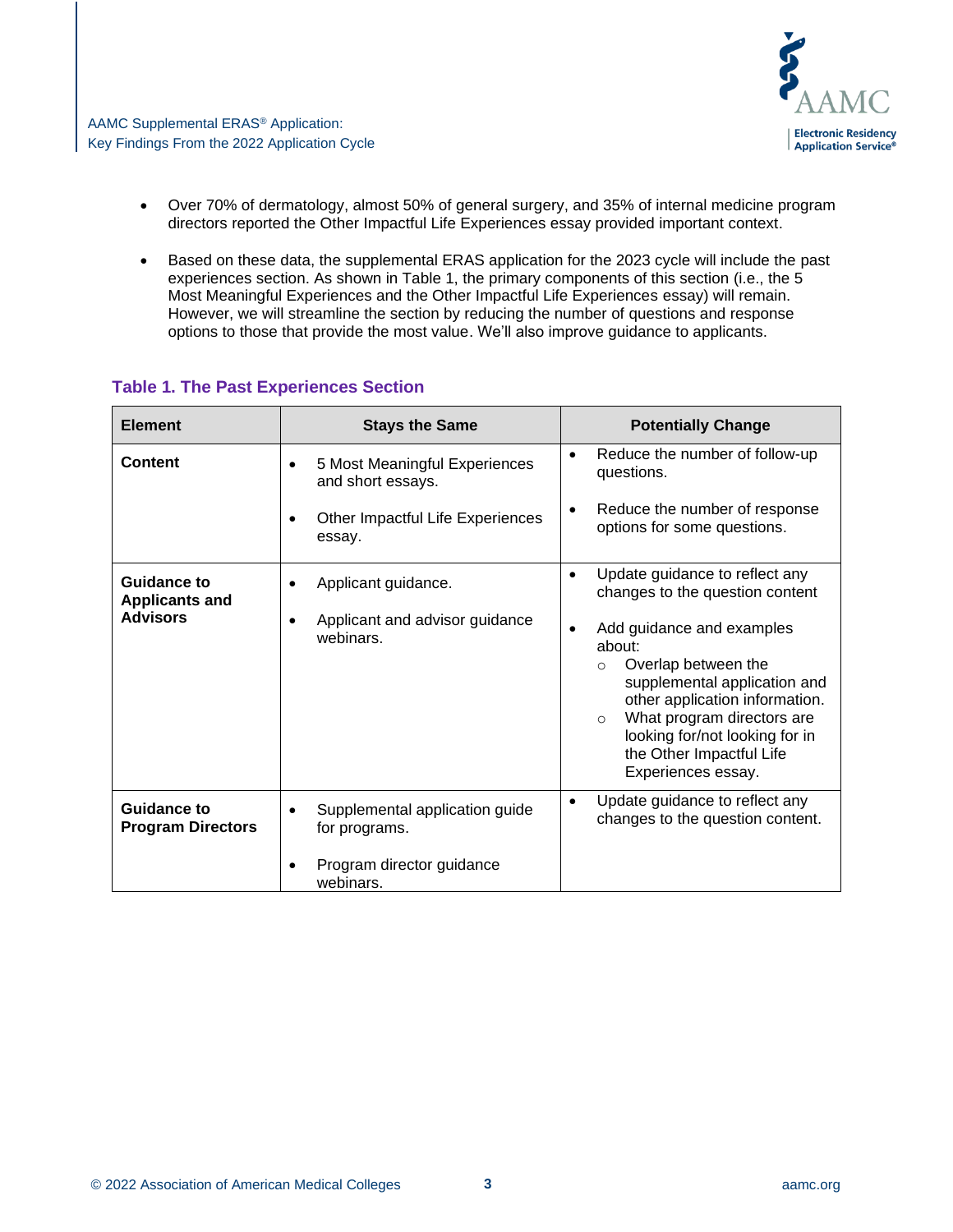

# **Geographic Information**

*Note: General surgery did not participate in this section of the supplementary ERAS application.*

- More than 60% of applicants indicated at least one geographic division preference, with most indicating a preference for the division aligning with their home or medical school location.
- About 33% of applicants indicated they had no geographic preference, suggesting that factors beyond geography are important to them and/or they were willing to relocate to a new part of the country. Black and Hispanic applicants (35%-53%) and IMG applicants (44%-51%) were more likely to select "No Geographic Preference" than other applicants.
- About 70%-80% of applicants provided a short essay explaining their preference (or lack thereof).
- More than 60% of applicants reported having no preference for a rural setting, and about 50% reported no preference for an urban setting*.* More applicants reported a strong preference for an urban (24%-33%) than a rural (3%-10%) setting. About half the applicants provided a short essay explaining their urban/rural preference (or lack thereof). It's possible that including separate questions for both rural and urban preferences was confusing for some applicants, so simplifying this to one question is under consideration.
- Nearly 70% of applicants reported that their responses to the geographic preferences section reflected their true preferences at the time of their application, and about half of applicants and advisors thought geographic preference information may help applicants be noticed by programs they have the most interest in.
- This section was widely used and appreciated by program directors. Over 90% of dermatology and 85% of internal medicine program directors reported using geographic preferences as part of their holistic decision and/or as a tiebreaker when deciding whom to interview. Furthermore, 64% of dermatology and 58% of internal medicine program directors reported that geographic preferences information helped identify applicants they would otherwise have overlooked.
- Based on these data, the supplemental ERAS application for the 2023 cycle will include the geographic information section. As shown in Table 2, applicants will still be able to share their geographic preferences (or no preference) for divisions of the country and for a rural or urban setting. However, we will explore changing the geographic divisions and will create a single rural and urban preference question.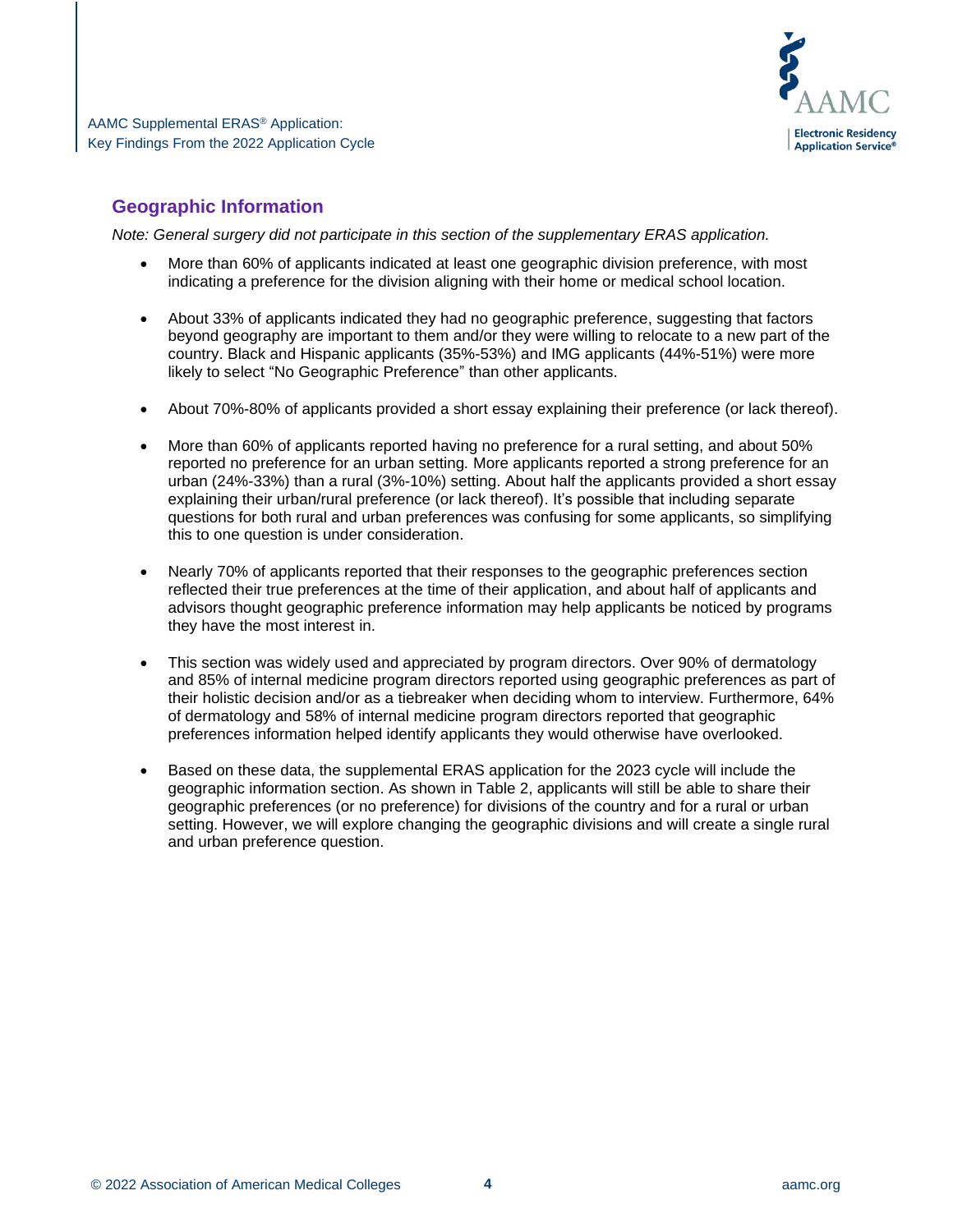

#### **Table 2. The Geographic Information Section**

| <b>Element</b>                                                 | <b>Stays the Same</b>                                                                                                                                                                                                                                                                                                                                                 | <b>Potentially Change</b>                                                                                                                                                                |
|----------------------------------------------------------------|-----------------------------------------------------------------------------------------------------------------------------------------------------------------------------------------------------------------------------------------------------------------------------------------------------------------------------------------------------------------------|------------------------------------------------------------------------------------------------------------------------------------------------------------------------------------------|
| <b>Content</b>                                                 | Indicate a geographic preference,<br>$\bullet$<br>including a "No Geographic<br>Preference" option.<br>Short essays describing division<br>$\bullet$<br>preferences (or lack thereof).<br>Short essay describing rural or<br>$\bullet$<br>urban preference (or lack<br>thereof).<br>Specialties decide whether they<br>$\bullet$<br>want to receive this information. | Explore changing divisional<br>$\bullet$<br>groupings.<br>Drop the "Do Not Wish to<br>٠<br>Indicate" response option.<br>Change rural and urban<br>٠<br>preference to a single question. |
| <b>Guidance to</b><br><b>Applicants and</b><br><b>Advisors</b> | Applicant guidance.<br>$\bullet$<br>Applicant and advisor guidance<br>$\bullet$<br>webinars.                                                                                                                                                                                                                                                                          | Update guidance to reflect any<br>changes to question content.                                                                                                                           |
| Guidance to<br><b>Program Directors</b>                        | Supplemental application guide<br>$\bullet$<br>for programs.<br>Program director guidance<br>webinars.                                                                                                                                                                                                                                                                | Update guidance to reflect any<br>$\bullet$<br>changes to question content.                                                                                                              |

### **Preference Signals**

- Over 85% of dermatology, general surgery, and internal medicine categorical applicants used the maximum number of signals available (three for dermatology, five for other participating specialties). However, 29% of internal medicine - preliminary applicants who completed the supplemental ERAS application did not send any signals.
- Most program signals (87%-89%) overlapped with at least one of the geographic division preferences reported in the supplemental ERAS application. Most applicants (69%-79%) sent preference signals to programs located in the same geographic division as their permanent address, and between 61%-69% sent preference signals to programs located in the same division as their medical school.
- Preference signals were not equally distributed across programs. About a quarter of the programs in each specialty received 46%-53% of all signals. This finding suggests that preference signals may not have equal value to all programs, especially those that receive a large or small number of signals from their applicants. More work is needed to better understand why some programs receive so many (or so few) signals.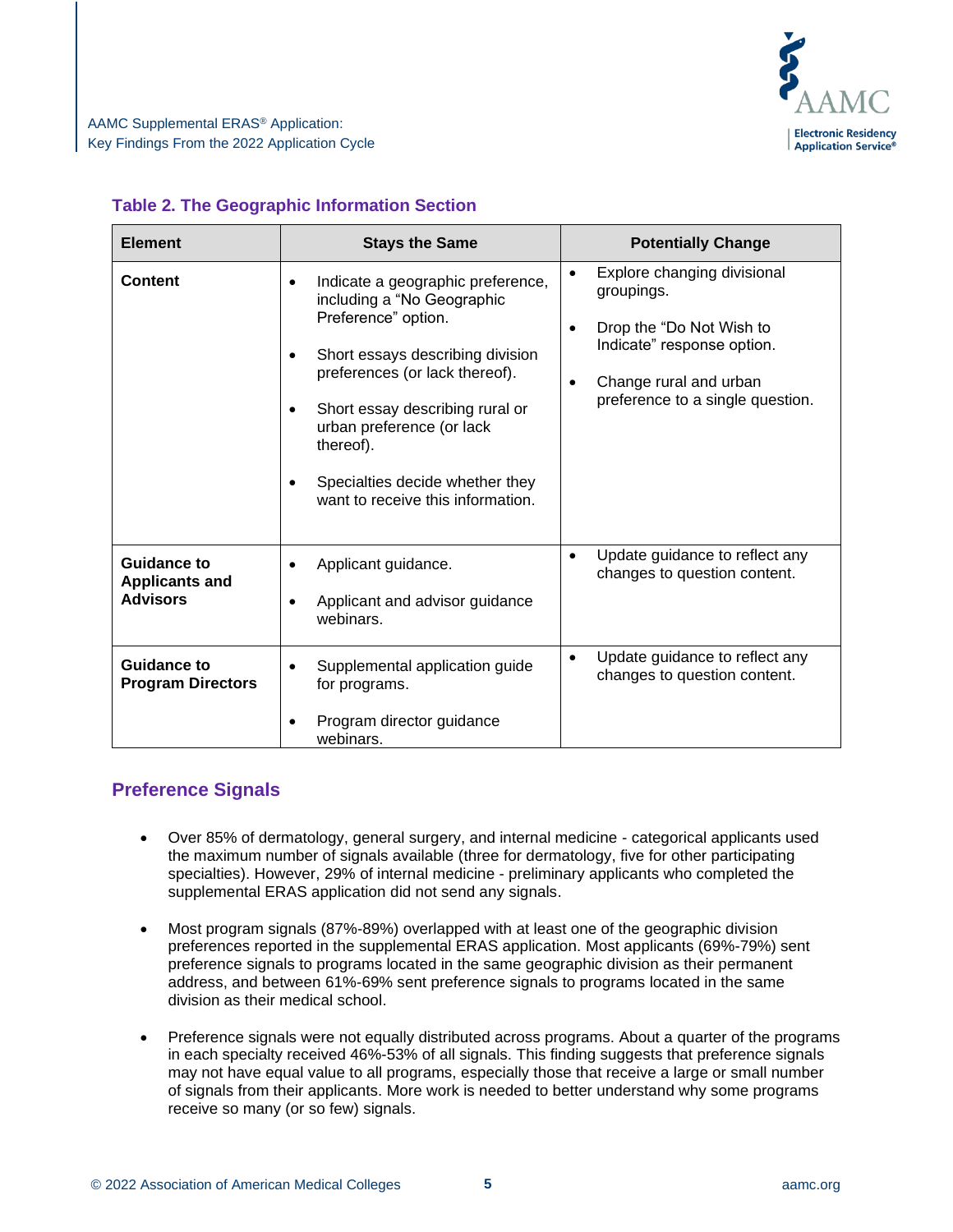

- More than 70% of respondents reported that preference signals reflected their true preferences at the time of their application, and more than half believed preference signals may help applicants be noticed by programs they have the most interest in.
- The top factors applicants considered when signaling were:
	- o Alignment of program strengths with career interests (67%).
	- o Location of program/geographic preference (66%).
	- o Strength of the program's clinical training (54%).
- Program directors used and saw value in preference signals. Across specialties, most program directors reported using preference signals as part of the holistic process to invite applicants to interview (95%-96%) and as a tiebreaker for deciding whom to invite to interview (84%-94%). Furthermore, 75% of program directors reported that preference signals helped them identify applicants they would otherwise have overlooked.
- Based on these data, the supplemental ERAS application for the 2023 cycle will include the preference signal section. As shown in Table 3, applicants will still be able to indicate their top preferences for programs in each specialty they apply to.

| <b>Element</b>                                          | <b>Stays the Same</b>                                                                                                                                                                                                                                                                                         | <b>Potential Changes</b>                                                                                                                                                                         |
|---------------------------------------------------------|---------------------------------------------------------------------------------------------------------------------------------------------------------------------------------------------------------------------------------------------------------------------------------------------------------------|--------------------------------------------------------------------------------------------------------------------------------------------------------------------------------------------------|
| <b>Content</b>                                          | Send signals to programs in each<br>$\bullet$<br>specialty applicants apply to.<br>Continue to work with each<br>specialty to determine the optimal<br>number of signals for each<br>specialty.<br>Instruct applicants to send signals<br>to a select number of programs<br>they are genuinely interested in. | Explore allowing applicants to<br>$\bullet$<br>signal programs affiliated with<br>their medical school and where<br>they completed an in-person<br>away rotation or clinical sub-<br>internship. |
| Guidance to<br><b>Applicants and</b><br><b>Advisors</b> | Applicant guidance.<br>$\bullet$<br>Applicant and advisor guidance<br>webinars.                                                                                                                                                                                                                               | Update guidance to reflect any<br>٠<br>changes to question content.                                                                                                                              |
| <b>Guidance to</b><br><b>Program Directors</b>          | Supplemental application guide<br>$\bullet$<br>for programs.<br>Program director guidance<br>٠<br>webinars.                                                                                                                                                                                                   | Update guidance to reflect any<br>$\bullet$<br>changes to question content.                                                                                                                      |

#### **Table 3. The Preference Signal Section**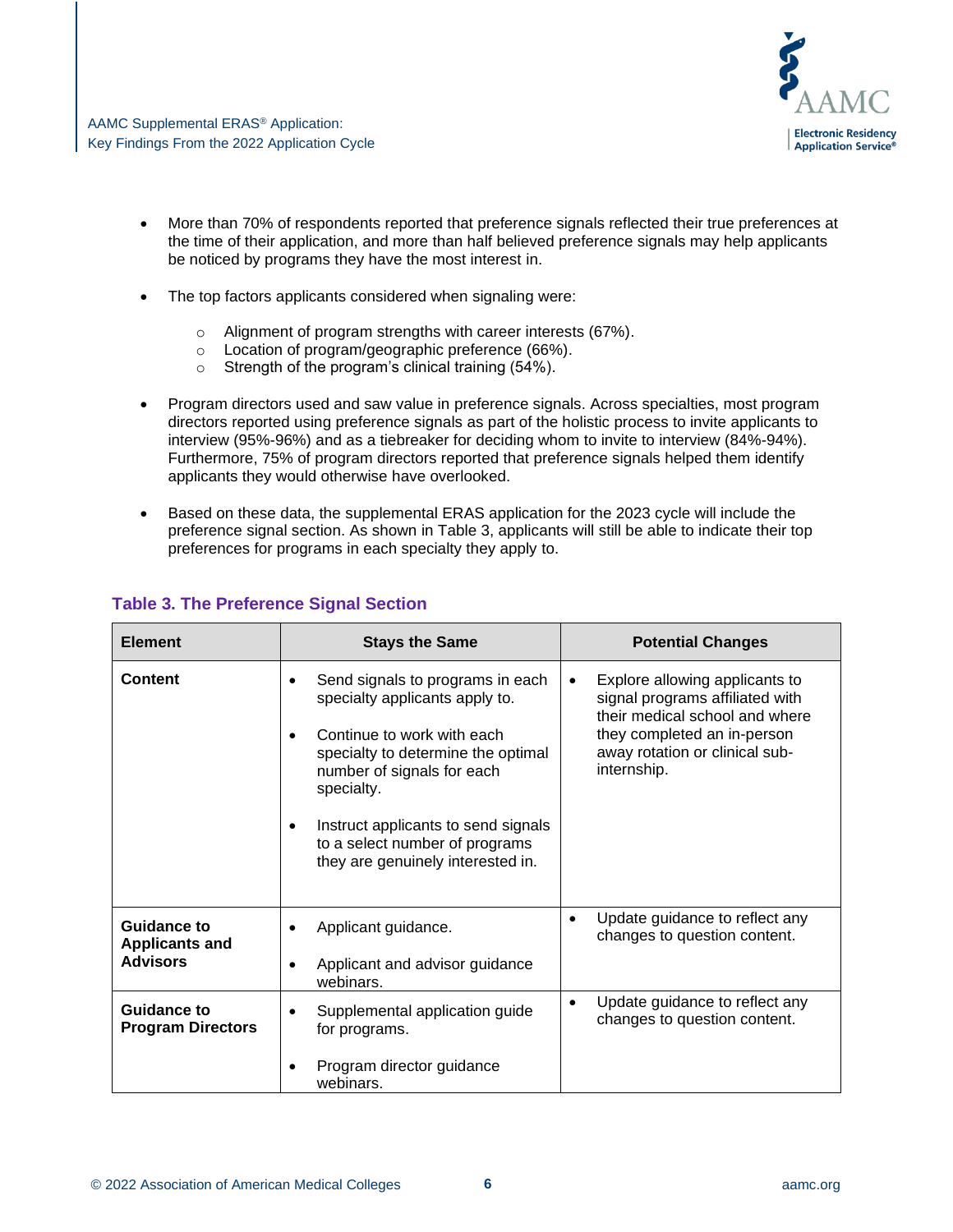

### **Applicant and Advisor Experience**

- Over 80% of applicants used the AAMC Supplemental ERAS Application Guide and website, and the majority found those resources useful. About 50% reported talking to their medical school advisor or a program director or faculty mentor or engaging in social media discussions about the supplemental application, and over 70% of applicants found those conversations useful.
- Just over 70% of applicants prepared their responses in advance, and of those, most spent more than three hours preparing their responses. In addition, about 80% reported spending more than an hour filling in the operational sections of the supplemental application. Additional work should be done to streamline questions, improve preparation resources, and simplify the process for adding responses to questions so completing the supplemental application takes less time.
- The majority (84%) of advisors used AAMC resources, and almost 90% found these resources useful. Most advisors (75%) spent up to three hours advising their students about the supplemental ERAS application. Only about a third of advisors felt confident advising their applicants about the geographic preference and preference-signaling questions. The top three questions from students about the application were about:
	- o The strategy for sending preference signals (66%).
	- $\circ$  How the supplemental ERAS application will be used (64%).
	- o The strategy for responding to geographic preference questions (54%).
- Future information and training sessions should be disseminated and/or conducted through AAMC webinars and the Group on Student Affairs (GSA) listserv, which advisors reported as the most effective way to share information.
- The supplemental ERAS application for the 2023 cycle will continue to be administered outside the myERAS application because question content is still being refined. As shown in Table 4, the AAMC will make changes that will improve the user experience for applicants, such as making information available earlier, keeping the supplemental application open longer, and simplifying some policies.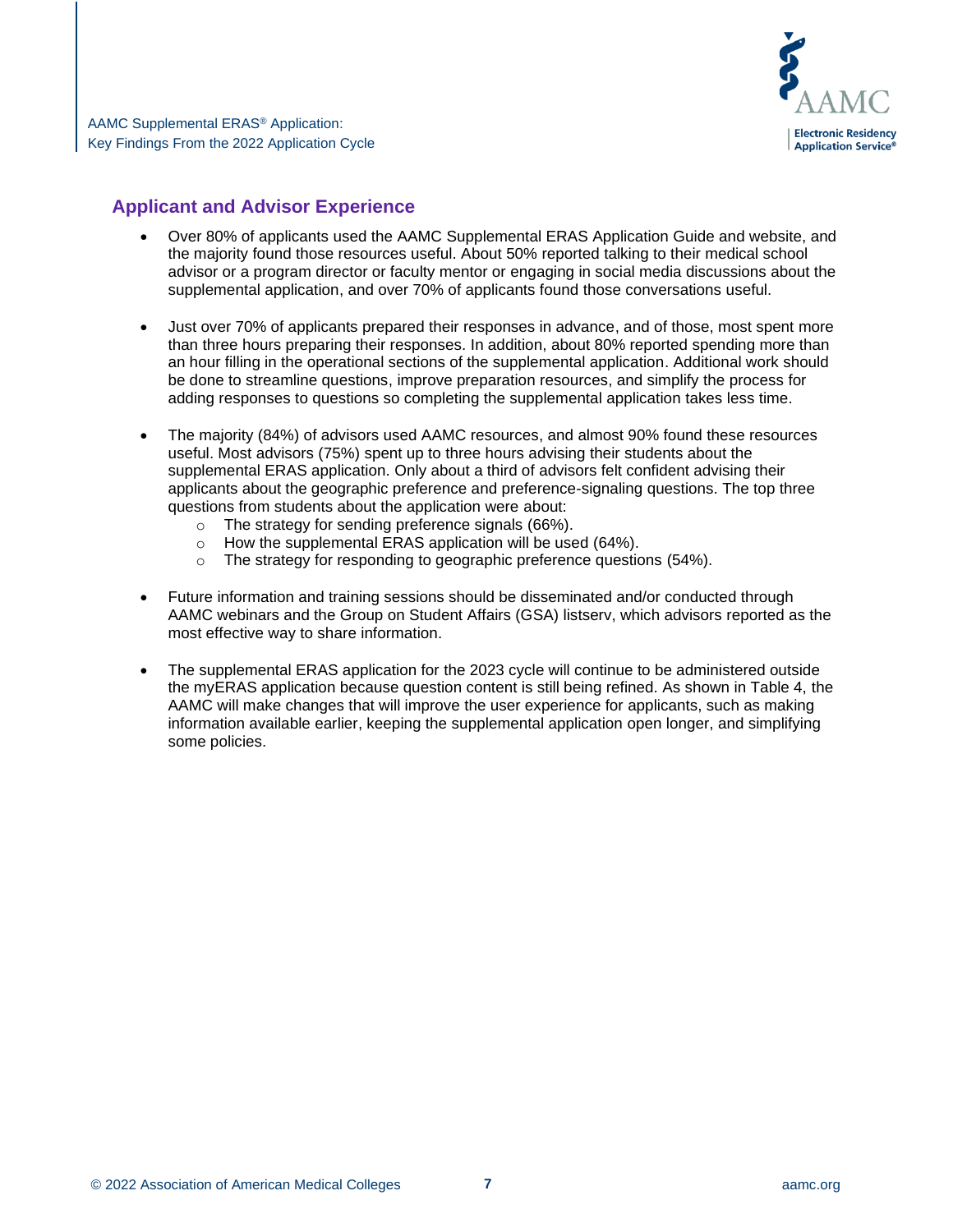

| <b>Element</b>                             | <b>Stays the Same</b>                                                                               | <b>Potential Changes</b>                                                                                                                                             |
|--------------------------------------------|-----------------------------------------------------------------------------------------------------|----------------------------------------------------------------------------------------------------------------------------------------------------------------------|
| Preparation                                | Questions made available in<br>$\bullet$<br>advance.                                                | List participating specialties<br>$\bullet$<br>on the supplemental ERAS<br>application in March.                                                                     |
|                                            |                                                                                                     | Make participating programs<br>$\bullet$<br>available to applicants in June;<br>close program registration<br>May 31 (tentative).                                    |
|                                            |                                                                                                     | Post preparation materials,<br>including final questions, in<br>April-May.                                                                                           |
|                                            |                                                                                                     | Explore providing a fillable PDF<br>$\bullet$<br>worksheet to help applicants<br>prepare their responses in<br>advance and to serve as a<br>copy of their responses. |
|                                            |                                                                                                     | Explore providing information,<br>including a visual, to applicants<br>about how responses will be<br>displayed to programs.                                         |
| Invitation                                 | Separate from myERAS.<br>$\bullet$                                                                  | Open earlier in summer.<br>$\bullet$                                                                                                                                 |
|                                            | Invite via email after saving at<br>$\bullet$<br>least one program in a<br>participating specialty. | May send email invitations on<br>a different cadence.                                                                                                                |
| <b>Completion and</b><br><b>Submission</b> | Participation is optional, and all<br>$\bullet$<br>questions are optional.                          | Explore simplifying how<br>$\bullet$<br>applicants input responses.                                                                                                  |
|                                            | Applicant cannot change<br>$\bullet$<br>responses after the submission<br>deadline.                 | Send the confirmation email<br>$\bullet$<br>immediately upon submission<br>of the application.                                                                       |
|                                            | Applicant cannot print a copy of<br>$\bullet$<br>their responses.                                   | Have one close date: Sept. 16,<br>5 p.m. ET (tentative).                                                                                                             |
|                                            | The AAMC will not provide a copy<br>$\bullet$<br>of an applicant's responses upon<br>request.       | Administer the research-only work<br>$\bullet$<br>preferences section separately<br>and after the supplemental<br>application close date.                            |

#### **Table 4. Administration for the 2023 Cycle**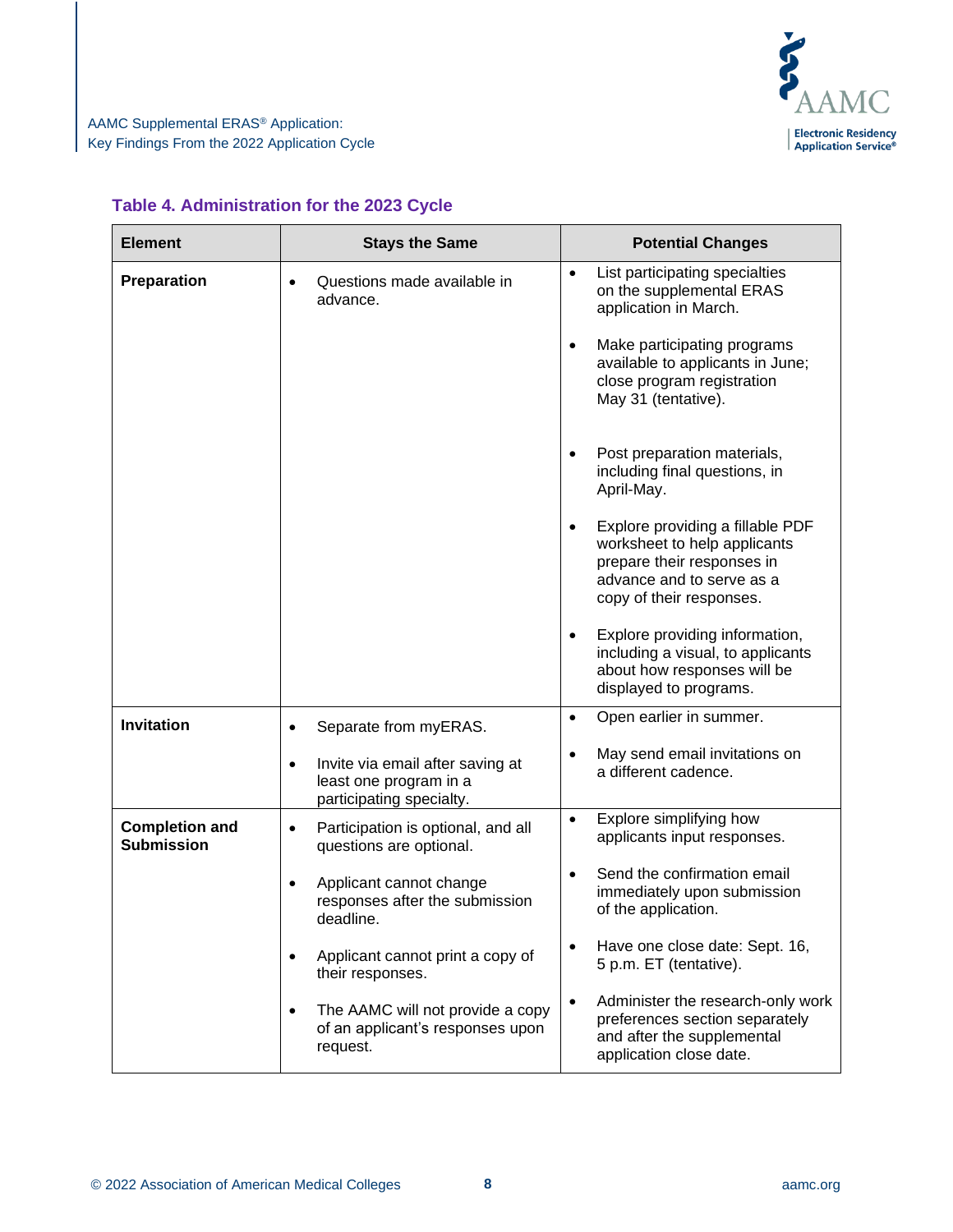

## **Program Director Experience**

- Program directors accessed applicant responses using a stand-alone dashboard, not the Program Directors Workstation (PDWS). There were three common difficulties in using the dashboard:
	- o Working in two systems (dashboard and the PDWS; 81%-93%).
	- o Using and downloading the raw data (32%-67%).
	- o Navigating the dashboard generally (39%-54%).
- Despite these issues, over two-thirds of program directors (64%-88%) indicated they will likely use the supplemental ERAS application for the 2023 application cycle. However, they requested several "must have" content or features, including:
	- o Preference signals (62-71%).
	- o Ability to search for applicants by last name (56%-94%).
	- o Ability to create and save filters (46%-61%).
- More than two-thirds of program directors indicated (1) it was important to release supplemental ERAS application data on the same day as the PDWS and (2) a delay in receiving the supplemental application responses would have a significant impact on their process.
- Based on this feedback, data from the supplemental ERAS application for the 2023 cycle will be available through the PDWS to program directors at participating programs and will be available when the PDWS opens. As shown in Table 5, AAMC will make changes that will improve the functionality of supplemental application data during the application review process.